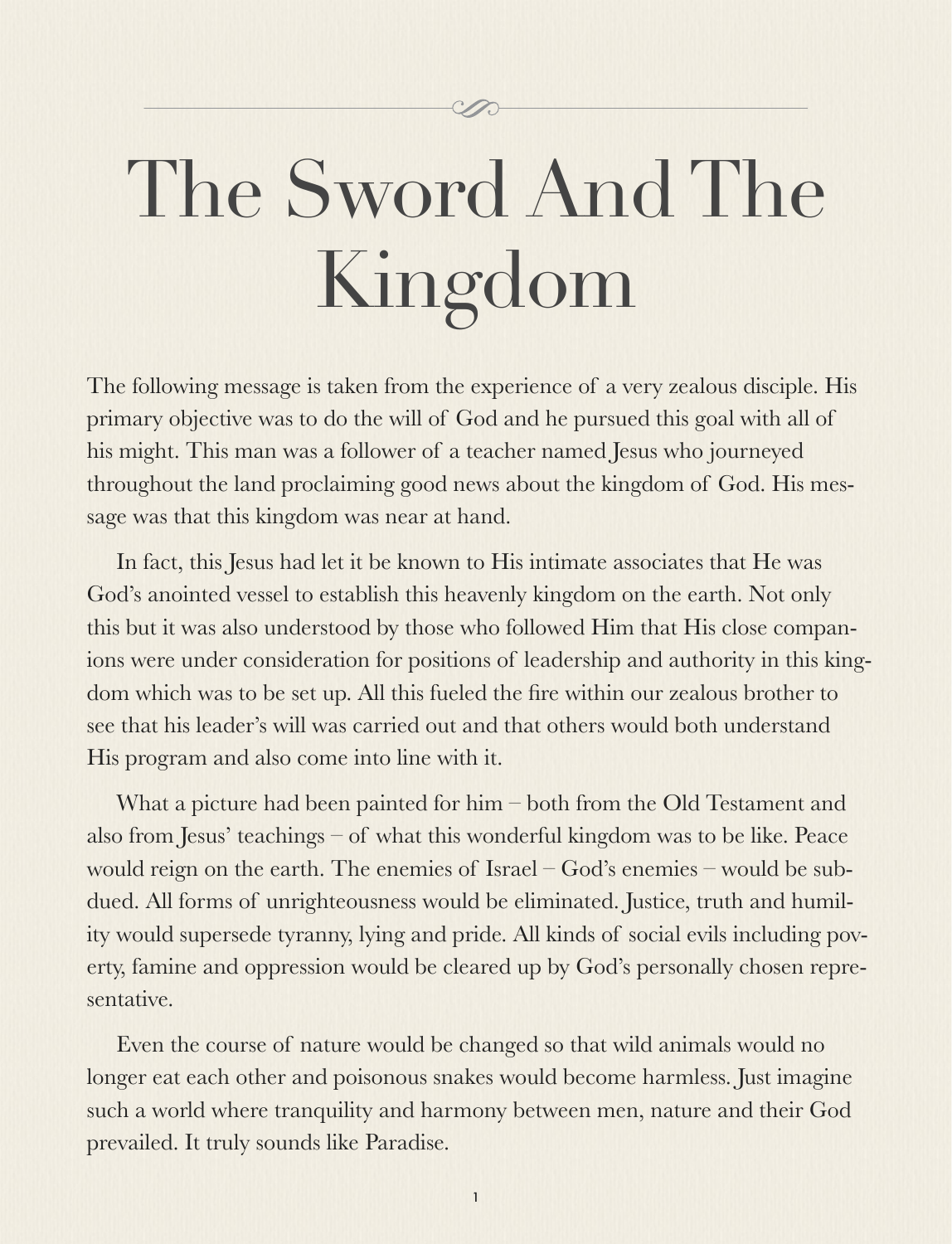So you can well understand our brother's enthusiasm for this project. Here, under the leadership of this miracle working teacher, the prospect of an idyllic, righteous, God-centered, world-encompassing kingdom seemed just within his grasp. What an opportunity!

However, somewhere along the line, things seemed to be going wrong. The huge crowds that at one time had followed Jesus appeared to be melting away. Their excitement waned when He did not accept their crown or undertake to feed them perpetually. Not only this but the religious leaders were becoming increasingly restive and even downright hostile.

Rumors were even circulating that they were trying to have Jesus killed. And the Teacher himself did not seem to be seizing the opportunities which came along to gather an army or confront the Romans with force. Lately He had begun to talk very strangely about being crucified and other equally unintelligible things.

This brother knew that Jesus had supernatural power. He had seen it demonstrated many times before. There was no doubt that He was anointed and chosen by God – a man like Moses, a man to lead God's people.

Nothing short of audible voices from heaven had confirmed this fact. There could be no question that this was the right man to follow, but somehow things were not going according to the plan – at least not according to his plan.

So when the religious official's representatives appeared in the garden along with a motley crowd of others, he had to do something. If Jesus wouldn't defend Himself, then he would just have to do it for Him. Common sense told him that much. He could not simply stand there and watch all that Jesus came to do ended without a fight. In order to see the dream which had been instilled in his heart brought to fruition, this opposition had to be eliminated.

Without a doubt, God's will had always been accomplished through men of courage and determination. Surely Jesus must be waiting for His followers to take some action and use the resources at their disposal to see that God's heavenly order was established. So..., with some such thoughts circulating through his mind, our brother Peter drew out his sword and cut off the High Priest's servant's ear. Peter had effected a great and mighty deliverance.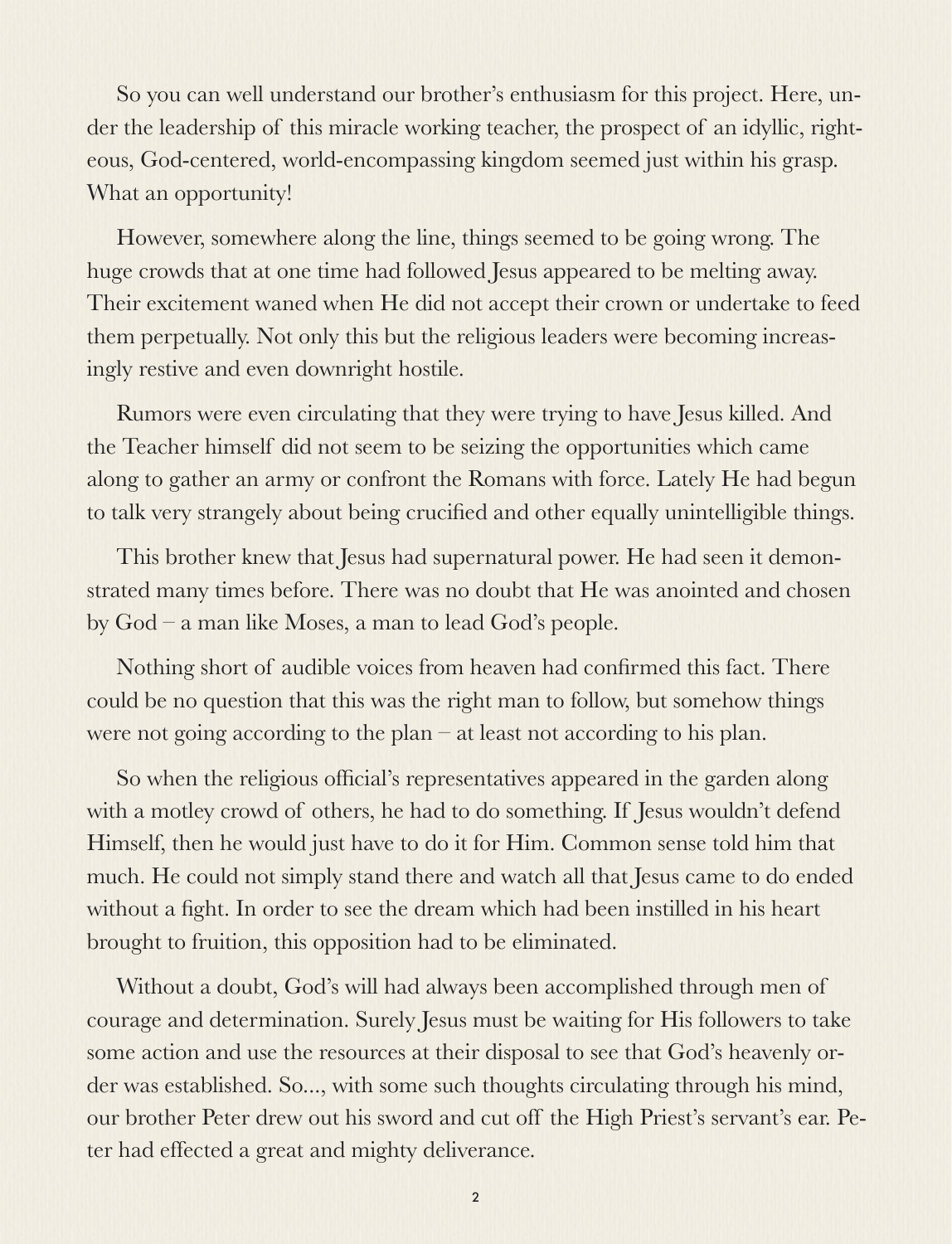Jesus' reaction to this was startling. Instead of jumping into the fray or encouraging the others to do so, He quietly instructed Peter to put his sword away. And then, as if to further emphasize His point, He healed the servant's ear.

The effect of this combined with all that followed – the night of trial, the angry crowds, and then the crucifixion of his leader – must have been devastating to our brother. All his dreams were shattered.

Evidently God did not mean to do what Jesus had been talking about. All this talk of idyllic kingdoms, social justice, righteousness – all had been for nothing. How could this have happened? How could the Almighty God have allowed evil to prevail and His Anointed to fail?

It seemed so obvious what needed to be done and what should have been done, yet Jesus appeared to be oblivious to it. Sometimes He seemed to be living in another world entirely. I imagine that the misery and depression which settled into Peter's heart as he meditated on these things must have been crushing.

#### AN IMPORTANT LESSON

But through all this, our Lord was making for Peter and all the rest of us a very significant point. It is a lesson of extreme importance about which no Christian should be ignorant. In fact, it is my prayer that through this writing, this lesson could impact our lives and thinking as forcefully as it did our brother Peter's.

The key to understanding the way in which God is working – the explanation for why Jesus behaved the way He did – is found in His simple answer to Pontius Pilate. Please pay careful attention to this. He said: "My kingdom is not of this world". He goes on to explain that if His kingdom were of this world that His servants would fight, as Peter attempted to do, to establish and maintain it.

However, "now" He said, "Now My kingdom is not from here" (Jn 18:36). Nothing could be plainer. Although Jesus had been preaching and teaching about a heavenly kingdom which was to appear upon this earth "now" was not the time for it.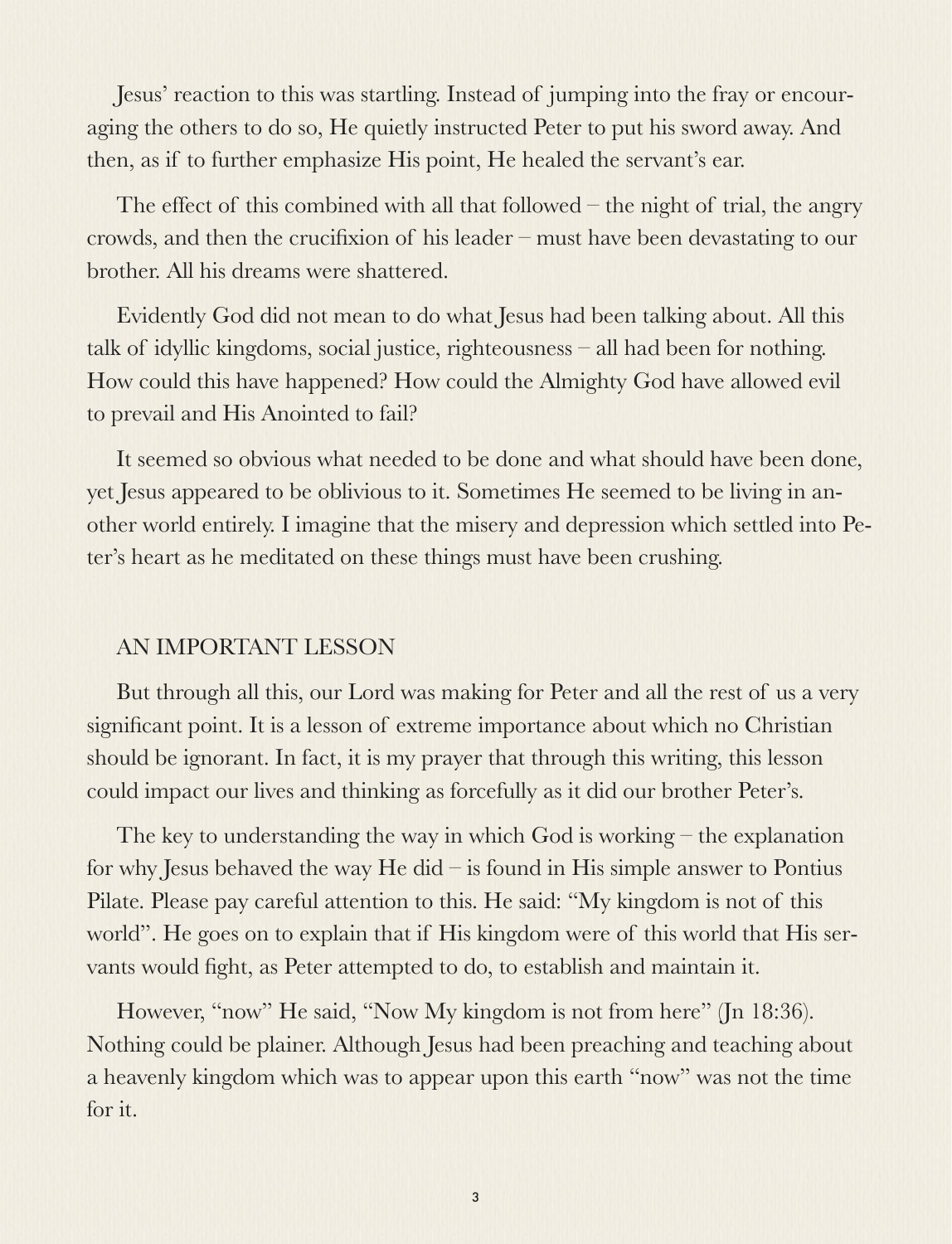Naturally this gives rise to a very important question. It is: "When is the time for this kingdom?" This question is crucial because, depending upon the answer to it, our activities as followers of Jesus Christ would be very different.

If, on the one hand His kingdom is now here, then according to the unmistakable words of Jesus in John 18:36, we should be doing everything within our power to establish a righteous order on this planet.

This would include such things as voting, marching, protesting, organizing, running for election to public offices and even the use of force to bring about what Jesus manifestly taught. Just as the Children of Israel used every means at their disposal to conquer the land of Canaan, so we too would be required to do our utmost to bring about what we know God's will to be. But if on the other hand, "now" is not the time for His kingdom to come in this way, then an entirely different set of activities might be in order.

In view of this it seems important for us to discover from the scriptures exactly what God's timetable is. Just as with our brother Peter, it would not only be embarrassing but futile, and possibly even destructive, for us to be caught trying to do something which God was not doing.

To answer this question, we need only to look around us and see if the signs of this idyllic, heavenly kingdom as revealed to us in the word of God are evident in the world. To begin we might inquire if we see Jesus reigning physically upon the earth from the city Jerusalem as required by Is 24:23, Mic 4:7 and Rev 11:15 as well as many other scriptures. Next we might ask whether we are reigning with Him (Rev 20:4; 5:10, II Tim 2:12).

Then we would look for the twelve Apostles sitting on twelve thrones judging the twelve tribes of Israel (Mt 19:28). Surely if this were the kingdom about which Christ spoke we would find ourselves feasting with Abraham, Isaac and Jacob (Mt 8:11).

Additionally, all wars would have ceased (Is 2:4), carnivorous animals would now be herbivorous (Is 11:7), serpents would eat dust (Is 65:25), thorns and briars would no longer grow (Is 55:13), premature death would be a thing of the past (Is 65:20) and our enemy Satan would be bound helpless in the pit (Rev 20:2).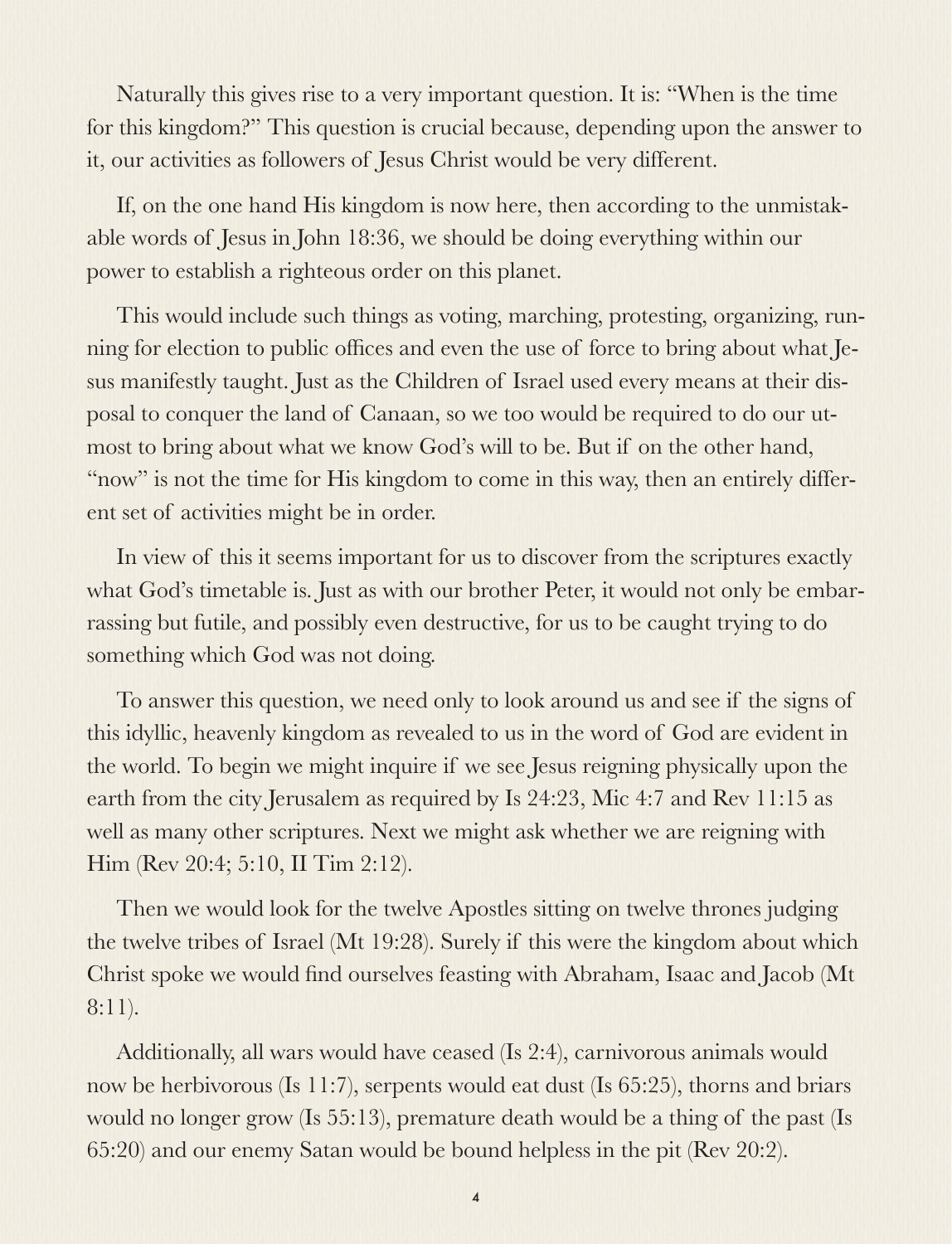Not only this but all the nations would be obedient to the will of God and righteousness would reign everywhere (Is 32:1). (It should be understood here that these are just a small representative sample of the many manifestations of the kingdom given to us in the Bible.) If all this and much more describes the world in which you live, then we (or at least you) are living in the days of this heavenly kingdom.

Ah, but some will say, "God is depending upon us to carry these things out and establish such a kingdom. How can we stand still while we see injustice, poverty, abortion, pornography and other such things all about us? We can't just sit around and wait for God to do something. It'll never happen that way. After we (with God's help of course) set things right, then Jesus can return and clean up any loose ends. We will have prepared things for Him."

Poor brother Peter, he didn't understand God's plan either. He was not able until later to fathom the depths of the Divine design. It was only after all his own efforts had failed that he was ready to learn how to carry out the will of God in this age. However, the encouraging thing is that this brother became one of the chief workers towards establishing Jesus' invisible, present kingdom. Once he found out how, he became an effective instrument in God's hand.

I believe that any honest seeker of God, who has no position to defend, will agree that we do not see God's kingdom of righteousness here today. The only conclusion to which we can truthfully come is that Jesus' "now" is still in effect. "Now" His kingdom is not yet here. It is something we are looking for someday.

Since this is so, it behooves us for our own sake as well as for His, to look a little further into God's word to see if we can discover exactly where we are in His plan and how we should be conducting ourselves. If we are to be faithful, productive servants, we must both understand and then work in harmony with the plans of our Leader.

#### GOD'S PRESENT KINGDOM

With this in mind I would like to state as clearly as possible what I believe to be a Divine principle which will serve to guide us in our understanding of God's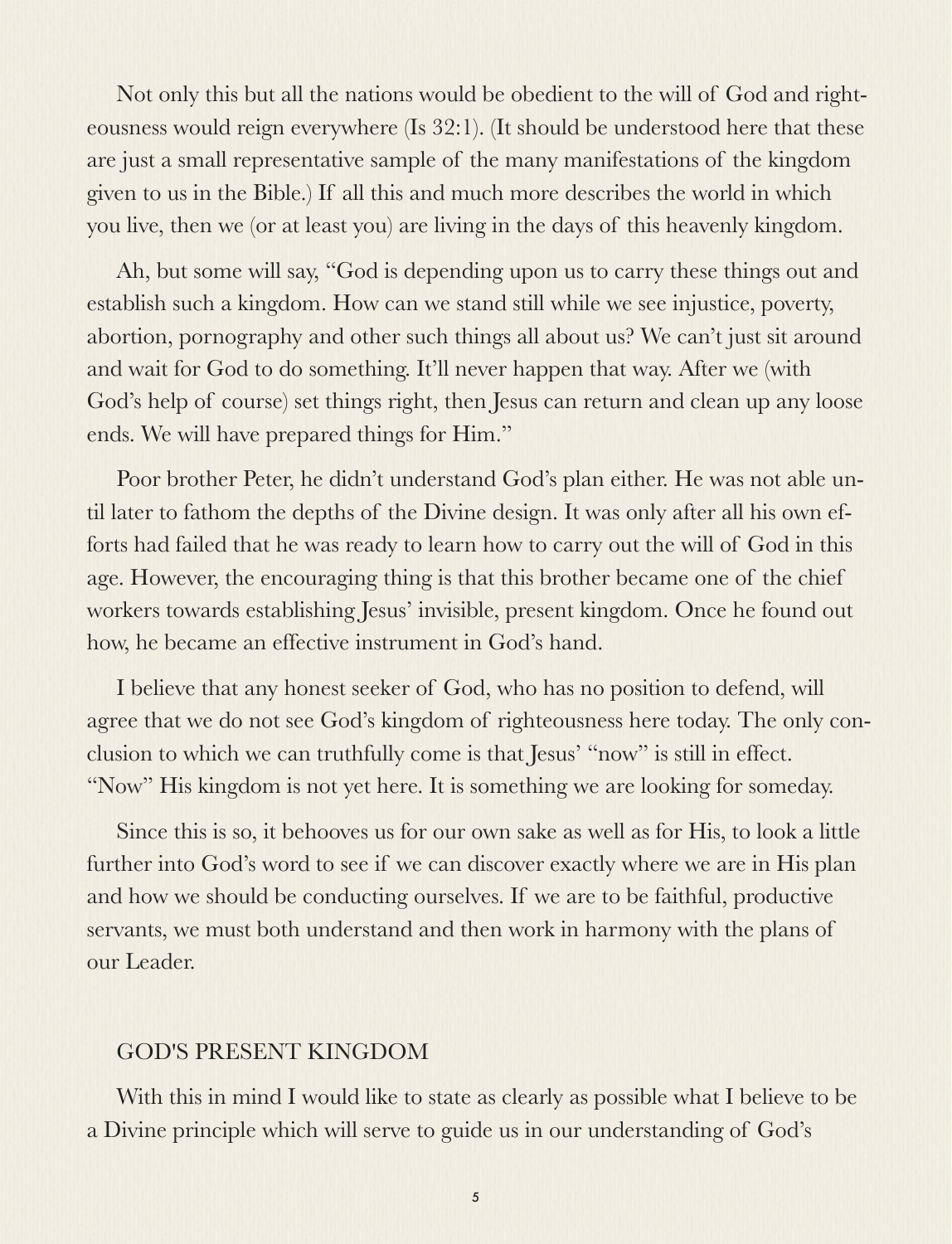work. It is this: God's present work in our world is going on within and is centered upon the hearts of men. Today, His is not an outward kingdom. It does not come with "observation" (Lk 17:20).

It is a secret, invisible work going on within the inward parts of men and women everywhere. These "earthen vessels" are undergoing a hidden, supernatural change which, although it does have its evidence in the physical world, is not really of this world.

The kingdom or the rulership of God is right now being established, not on this planet, but in the hearts of men. This point should be abundantly evident to anyone who reads and seeks to understand the scriptures.

Now why is God doing things in this way? One explanation could be that He has begun working in the most difficult area first. The course of nature can be changed in a moment. Nations can be subdued in a few days. Oh, but the wicked, deceitful, rebellious heart of man! What a problem it is to God and His eternal plans.

If Jesus is going to subjugate the earth to the will of God, He must first conquer the hearts of men and women. Someday soon our Lord is returning to establish His kingdom here. This is part of what He taught us to pray for. But in order to do so, He desires to have a large contingent of followers to aid Him in this task. It goes without saying that no one can set up any kind of effective administration unless he has qualified people to fill the positions available.

In the same way, Jesus cannot fill the positions of responsibility in His coming kingdom with those whose hearts are not fully submitted to Him. He cannot subdue the rebellious earth with other rebels as His representatives.

First of all, before He can proceed with His plan, He must have a good number of followers upon whom He can rely completely. When these are fully ready, then He can come back and establish His authority over all the earth.

The foregoing understanding should be of great value to us in ascertaining what our present task is as followers of Jesus. Since He is now working with men on the inside, we as His co-laborers, must work in this area also. This should be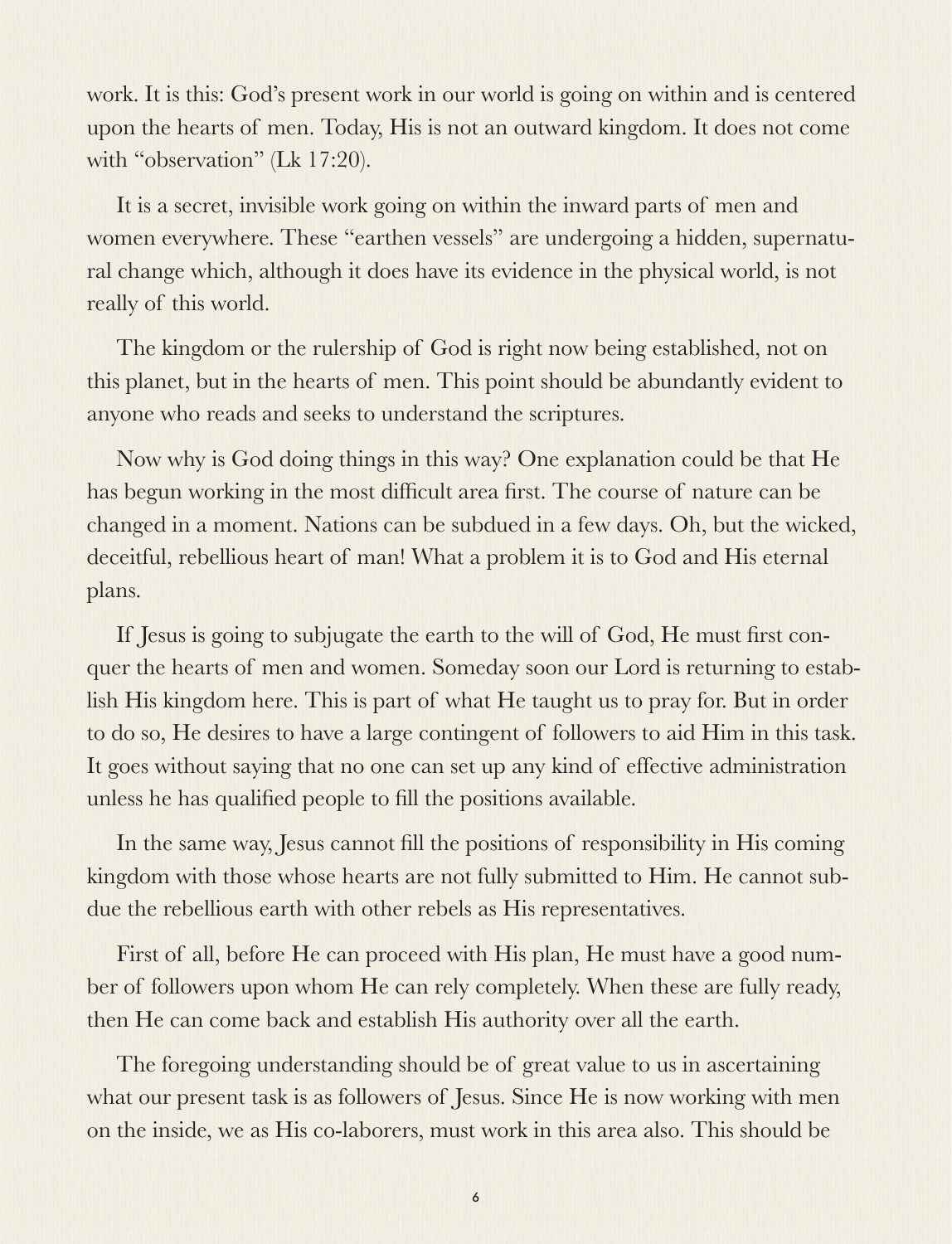our point of focus and concentration. Our responsibility is to help prepare our hearts along with the hearts of many others for His soon return.

But some may ask: "Shouldn't we feed the hungry, clothe the naked, heal the sick and other such things? Aren't we responsible for making our society fit to live in?" My answer to such questions would be this: We are not free to make our own choices in this matter. It is not our responsibility to pick out some social ills or other needs which strike our fancy and then try to meet them in the name of Jesus.

The Bible makes it very clear that there are many works which are considered, both by the world and the Church, to be very good that will be rejected by Jesus on judgment day (Mt 7:22,23). We are taught in II Corinthians 10:4 that the weapons of our warfare are not carnal. They are not earthly.

Today God's kingdom is spiritual and we must be doing spiritual work to be truly involved in it. Worldly methods and fleshly energy can do nothing to promote the interests of God. Furthermore, such efforts will one day be exposed as self-motivated and futile.

## THE LESSON OF CHURCH HISTORY

Church history is full of examples of such unauthorized activity. How many of those who have gone before us have been tempted to take the matters of the kingdom into their own hands. Several of those whose names today are revered by the Christian Church, employed armies to murder other believers whose doctrine was contrary to theirs.

Masses of the "faithful" marched again and again to the "Holy Land" to free it from the infidels. In the United States some years ago many believers spent volumes of energy to make drinking alcohol illegal. They marched, protested and rallied. Many preachers and evangelists joined the fray. At one point, their efforts to establish a superficial righteousness seemed to work. Laws were enacted. The consumption of alcohol was forbidden. Yet, this "success" did not last. The hearts of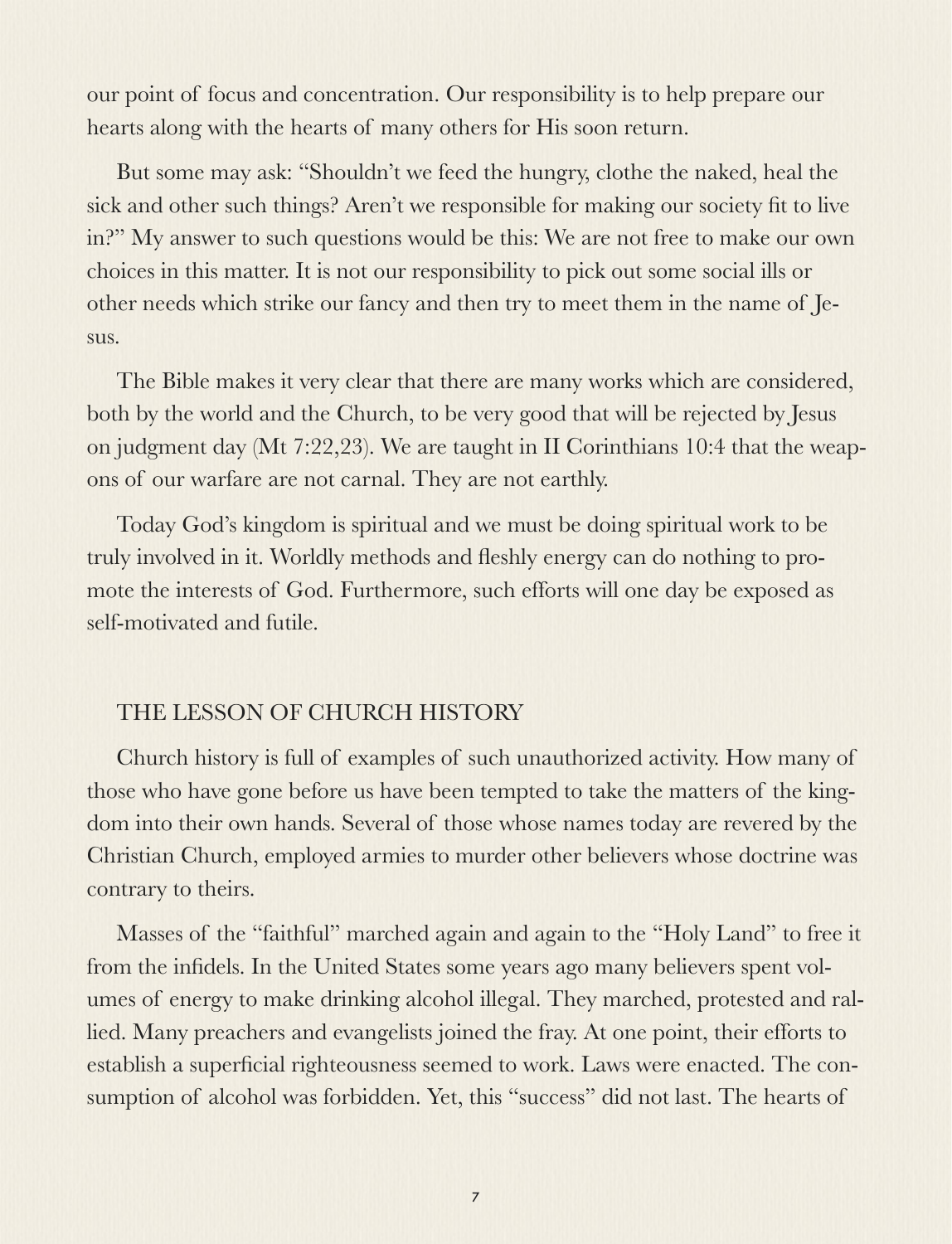men and women had not been changed. So, after a few short years, these laws were repealed. All this fleshly effort in the name of Jesus was in vain.

More recently thousands of people expended countless hours and put forth untold effort in order to force one chain of stores to quit selling pornography. Perhaps even more resources have been employed attempting to stop abortion. All this and much, much more has been and is being done by well-meaning Christians who imagine that they are serving God – just like Peter.

I think it will be worth our while to examine the outcome of the above mentioned examples. It is possible that many of my readers may be unsure that such things are not God's will. But let us look to see if God's purposes have been furthered by them.

How many hearts were changed by the armies of the Church? How many infidels were converted to Christianity? During the Prohibition days, how many turned to Christ as a result of the legislation against alcohol? How much less pornography is now in the world as a result of the 7-11 stores' decision not to sell it? Have the hearts of multitudes of men been changed?

How about the anti-abortion efforts. Has the moral fiber of the country been altered? Have people turned en masse toward God? Has revival broken out? I think not. These results speak for themselves. Fleshly, earthly efforts to bring about righteousness and the Kingdom of God are doomed to fail.

I do not mean to focus on these particular items as examples of spiritual impotency. They are only mentioned as representative samples of the countless endeavors engaged in by well-meaning believers which have not furthered the expansion of the kingdom of God. They have been a complete waste of time. Even worse, they have been done in rebellion against God.

I'm sure that some will point out that a few people were brought to Christ by those picketing outside the convenience stores and that some unwed mothers were saved from one particular sin or even a few saved themselves.

Yet these facts only serve to support my point. If all the effort expended in the above mentioned projects would have been directed towards changing men's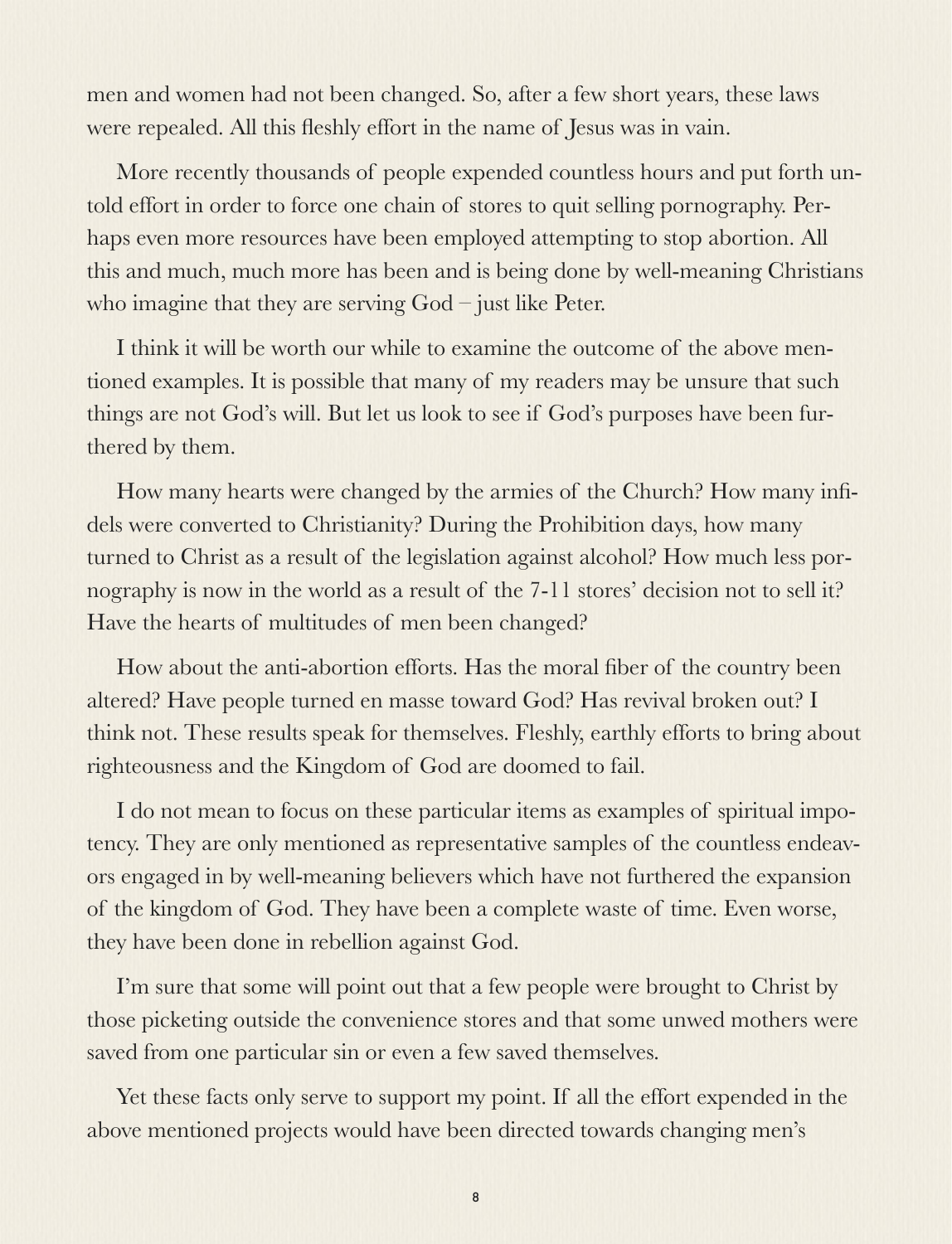hearts instead of laws or outward situations, how much more lasting, spiritual results would there have been? What would have happened if all the man-hours of picketing would have been spent in prayer or in door to door witnessing? What would the effect on the world and the church have been if the Christians working towards anti-abortion legislation had instead devoted themselves to reaching the over 2 billion people who have never heard the gospel once? How much more could have been done to further God's purposes if only these believers were laboring according to His plan?

There is no doubt that genuine, powerful revivals have often brought about changes in the laws and activities of societies. Church history also gives us ample evidence of this. However, it should be equally plain that changes in legislation and/or social climate have never precipitated a revival. It has never happened the other way around. It is only as the hearts of men are changed that any meaningful changes take place in their society. It is only when repentance from sin is central to the work, that God's purposes are really furthered.

While it is lawful for us to use the fashion of this world to work for God, we are warned not to abuse it. No alteration of the superficial situation in our country or locality will be of any eternal value. Well-fed people can still end up in the lake of fire. Mothers saved from murdering their unborn children will be there too if they are not converted. Alcoholics who have not touched a drop in years can still be unregenerated.

I'm sure this point is unmistakable: If we do not reach inside the hearts of those whom we are laboring to help, then we have not given them anything worthwhile. Worse still is the fact that we have been squandering precious time which God wants to use for His kingdom.

I realize that the "needs" of the world can tug strongly on the strings of our alltoo-human hearts. When we learn of the suffering of famine victims or read about the millions of unborn babies being slaughtered in almost every country around the globe, these things can provoke us to want to do something about it. Just like Peter, our natural man feels compelled to react to these apparent needs. We feel as if we simply cannot ignore these needs.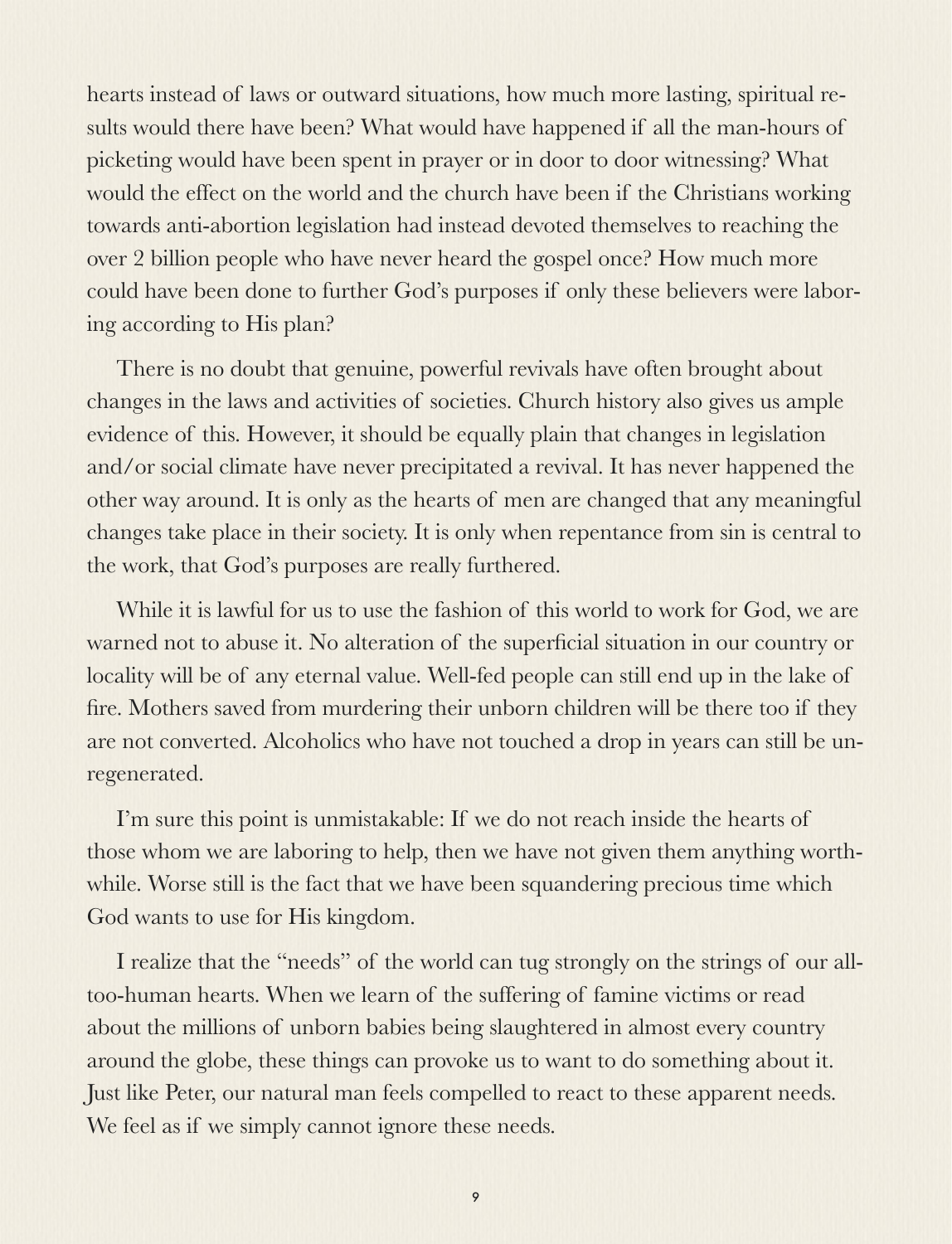Quite often, this tendency is promoted by some preacher or article which tries to draw us into an involvement (usually financial) in some particular effort.

However, we must seek the face of God until we become motivated primarily, as Jesus was, by the deepest of human needs – the need of the heart to be filled with God. We must obey His command, put away our "swords" and work according to His plan.

### GOD'S SOLUTION

Our Lord did not ignore outward suffering. We have ample evidence of this throughout the four Gospels. But His primary purpose in the miracles which He performed was to point men to the answer to their deeper spiritual needs.

His ultimate mission was not to feed, heal and deliver the world physically. He realized only too well that these were temporary solutions to a much greater problem.

His reason for coming was to save the world from the horrible plague of  $sin$ the root cause of all human problems – and lead men back to God.

When understood correctly, every outward sign which Jesus did becomes a graphic picture of some kind of inner human need which He desires to meet in us. Blindness, disease, crippling infirmities and even death all have their parallels within the human breast. Jesus came to change hearts and change them in such a radical, eternal way that, in time, even the world would be impacted by it.

I am not in this writing trying to discourage Christians from being involved in the world around them. Exactly the opposite is true. There is more work than ever to be done today in the harvest fields. Meeting physical needs, for example distributing food and clothing can be a powerful vehicle through which to preach the good news.

Christians are instructed to maintain good works (Tit 3:8). Galatians 6:10 teaches us to "...do good to all, especially to those who are of the household of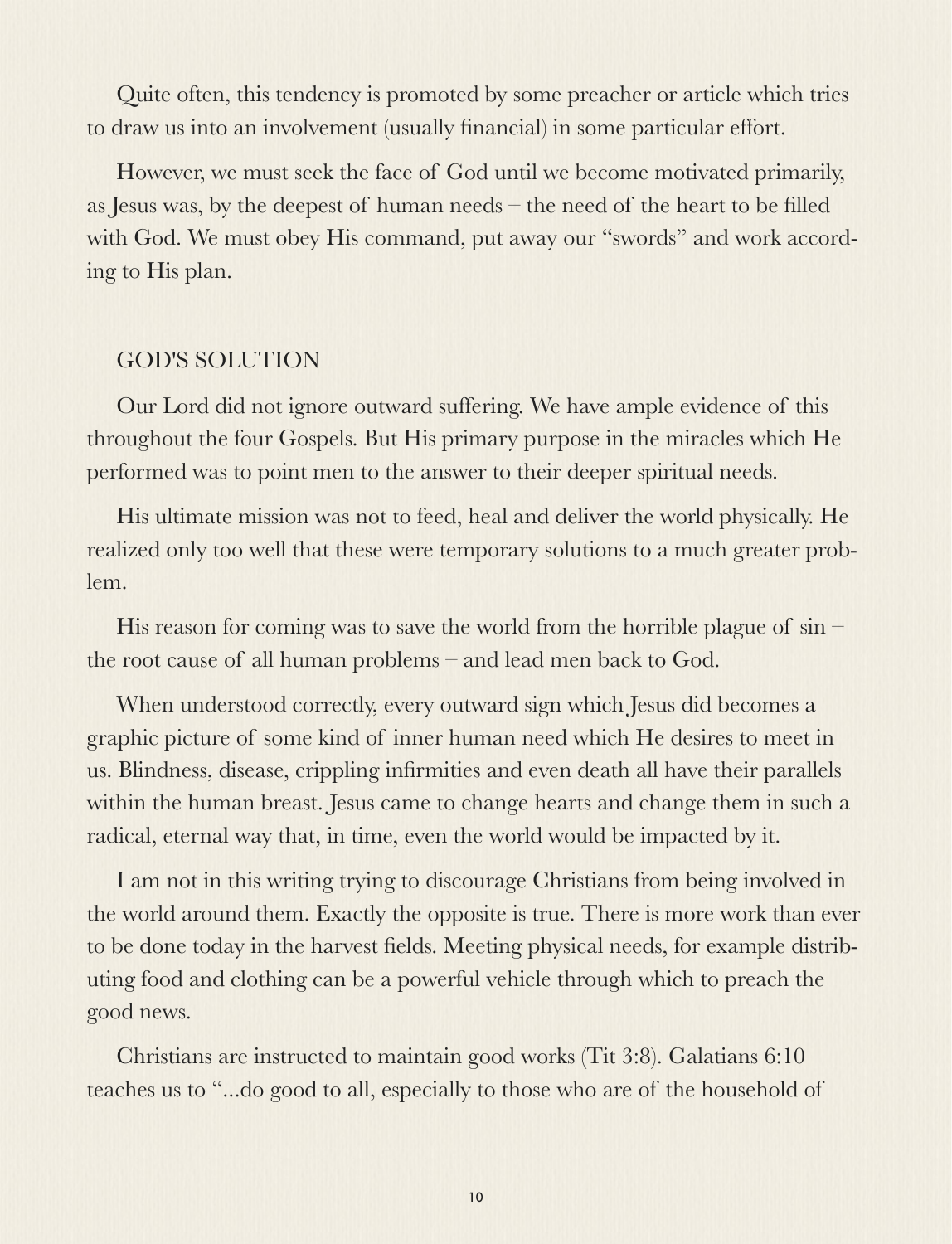faith." However, I am concerned that we do not become entangled in worldly work. Ours is a spiritual message. Ours is a heavenly goal.

We should only spend our time, money and energies on endeavors which promote God's heavenly kingdom. While the sufferings of this life may provide for us an opportunity to serve others and bring them to Jesus, we must never lose sight of God's objective – to prepare the hearts of men for His soon return.

Please remember, it is often much easier for the flesh to do outward, worldly "good deeds" than to engage in truly spiritual activity. How many believers today are trying to salve their consciences by becoming involved in "church work," social reform or other religious projects while all the time their hearts are not really submitted to Jesus. Even unbelievers can sometimes change outward circumstances through their fleshly means.

But God's real kingdom work today is neither outward or fleshly. Truly spiritual work is something much different. It requires that those doing it have an intimate relationship with God. It demands relinquishing control of our lives to Him. It involves all of those things about which Jesus was teaching but which Peter didn't understand.

Experiencing the cross, self-denial, not seeking worldly influence or power – these are the kinds of hidden things which God is using today to build His kingdom. Such experiences are indispensable if we are to have true heart changing, kingdom-producing power.

It may be that some of my readers will be offended by what I have been saying. It is possible that this word has touched the situations of a few. The truth is that this message has been on my heart for years but I have put off writing it because I knew that it might be controversial and offensive.

But, dear brothers and sisters, please do not be put off by these things but take them to the Lord in prayer. Please regard them as the admonition of a friend who has your best interest at heart.